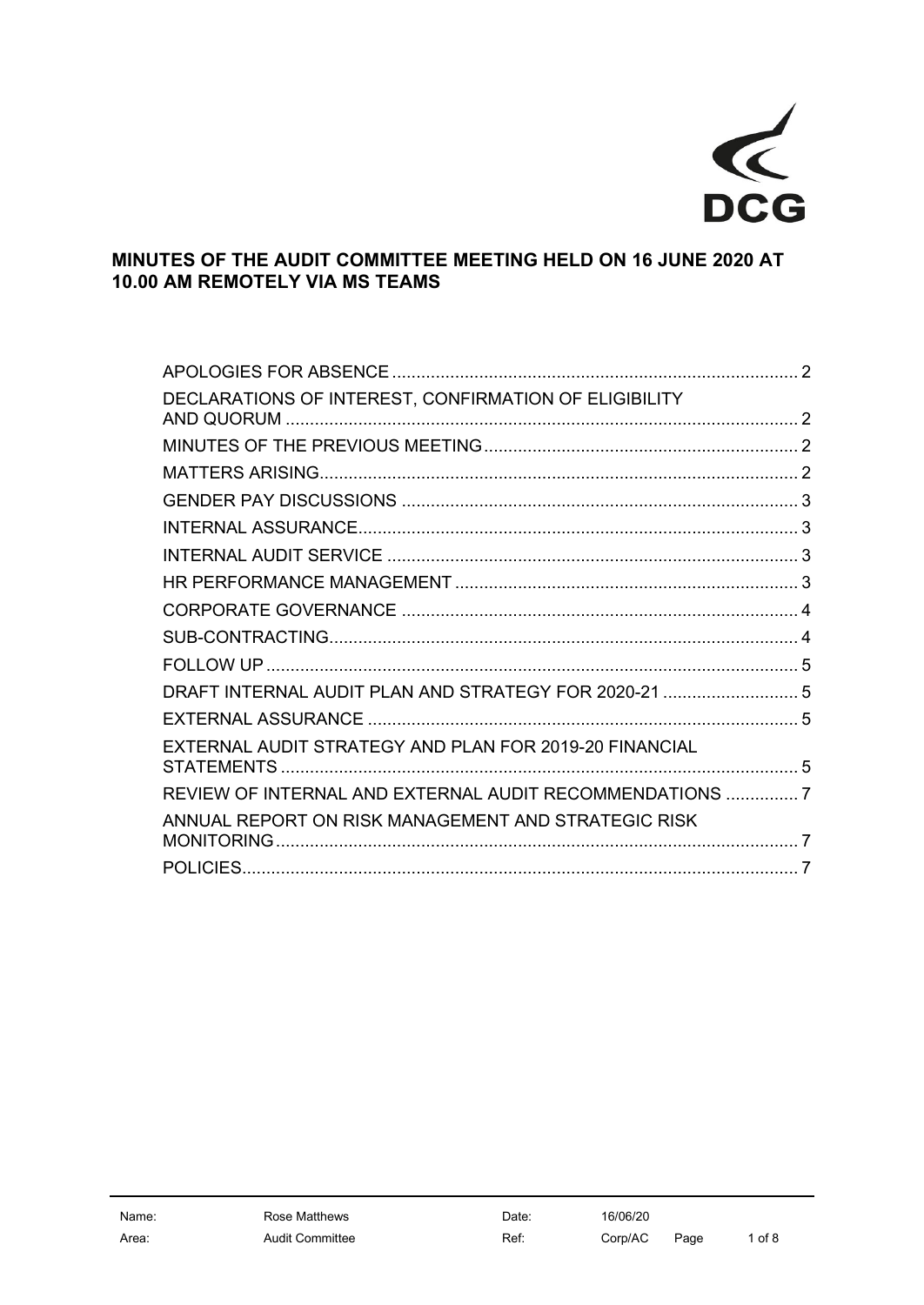

Present: Kevin Slack (Chair), Hazel Clint, Mike Kapur, Rosslyn Green

In attendance: Richard Eaton (CFO) Michael Ford (DPO) Heather Simcox (Deputy CEO) Bernadette Doyle (Executive HR Director) – items 62/19-20 and 63/1920) Jonathan Creed (ICCA – Internal Auditors) Kyla Bellingall (BDO – External Auditors) Sam Lifford (BDO – External Auditors) Rose Matthews (Clerk)

Prior to commencing formal business, Governors met in private with the representatives from ICCA and BDO.

<span id="page-1-3"></span><span id="page-1-2"></span><span id="page-1-1"></span><span id="page-1-0"></span>

| <b>PART ONE - GENERAL MINUTES</b> |                                                                                                                                                                                                                                                                                                              |  | <b>Date</b> |
|-----------------------------------|--------------------------------------------------------------------------------------------------------------------------------------------------------------------------------------------------------------------------------------------------------------------------------------------------------------|--|-------------|
| 58/19-20                          | <b>APOLOGIES FOR ABSENCE</b>                                                                                                                                                                                                                                                                                 |  |             |
|                                   | There were no apologies for absence.                                                                                                                                                                                                                                                                         |  |             |
| 59/19-20                          | DECLARATIONS OF INTEREST, CONFIRMATION OF<br><b>ELIGIBILITY AND QUORUM</b>                                                                                                                                                                                                                                   |  |             |
|                                   | All members were eligible and the meeting was<br>confirmed to be quorate.                                                                                                                                                                                                                                    |  |             |
|                                   | There were no new declarations.                                                                                                                                                                                                                                                                              |  |             |
| 60/19-20                          | <b>MINUTES OF THE PREVIOUS MEETING</b>                                                                                                                                                                                                                                                                       |  |             |
|                                   | <b>RESOLVED:</b> The minutes of the meeting held on<br>17 March 2020 were formally approved.                                                                                                                                                                                                                 |  |             |
| 61/19-20                          | <b>MATTERS ARISING</b>                                                                                                                                                                                                                                                                                       |  |             |
| 46/19-20.1                        | The CFO confirmed in relation to the HR and Payroll<br>Audit presented at the last meeting, he checked the<br>Payroll each month and has access to starters and<br>leavers. With most staff working from home there have<br>been very few expenses, but those that had been<br>received were sample checked. |  |             |
| 46/19-20.2                        | A bolt-on to the finance system for purchase orders was<br>being considered to streamline the system. If an invoice<br>matched the purchase order this would go through direct<br>and help budget holders in terms of timely payments.                                                                       |  |             |
|                                   |                                                                                                                                                                                                                                                                                                              |  |             |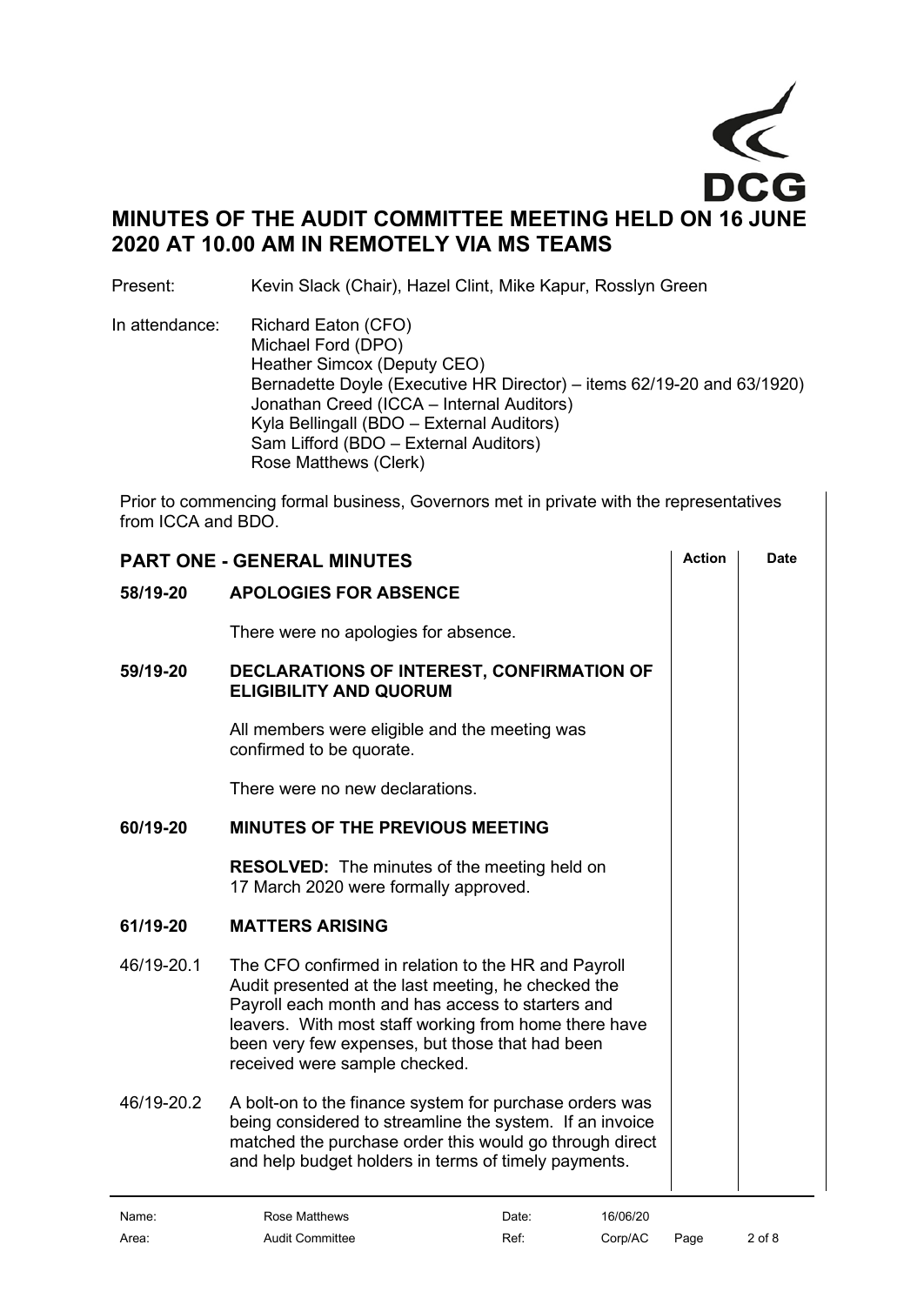The CFO advised a report on student enrolment and associated budgetary impact would be presented at the first meeting in the academic year of the Audit Committee/Corporation.

51/19-20 The Prevention, Detection and Reporting of Fraud Policy was approved at the Corporation meeting on 18 May 2020.

# **62/19-20 GENDER PAY DISCUSSIONS**

<span id="page-2-0"></span>The Executive Director of HR joined the meeting to discuss the questions Members had in relation to the Gender Pay Report presented at the previous meeting.

She made the difference clear between gender pay and equal pay. Gender Pay is not a requirement seeking equal pay. Gender pay looks if there are any gaps in the organisation for the pay of female and male staff.

She briefly covered the data from the report and explained the reasons it had increased over the last 12 months, one of which related to a male employed on the date of the data collection, who was now no longer with the organisation.

There had been a significant change in the Engineering staffing during that period and although teachers were paid on the same scale, external impact affected the rates of pay with the external average salary increasing. Two females were appointed over a two year period out of eight new appointments in Engineering.

The Executive HR Director said her benchmark was always the sector, it did not mean the sector was right, but it would raise alarm if this was increasing at an exponential rate.

# **63/19-20 INTERNAL ASSURANCE**

<span id="page-2-2"></span><span id="page-2-1"></span>The Internal Assurance Plan progress was shared with the Committee and discussed.

#### **63/19-20.1 INTERNAL AUDIT SERVICE HR PERFORMANCE MANAGEMENT**

<span id="page-2-3"></span>Jonathan Creed, of internal auditors, ICCA presented the HR Performance Management Report.

The scope of the audit was to provide assurance the College's HR Performance Management Framework was sufficiently robust to drive improvements in quality, performance and the outcomes for learners.

Overall, the report provided reasonable assurance. At the time the work was carried out the College was in a transition period moving from I-Trent to College IP to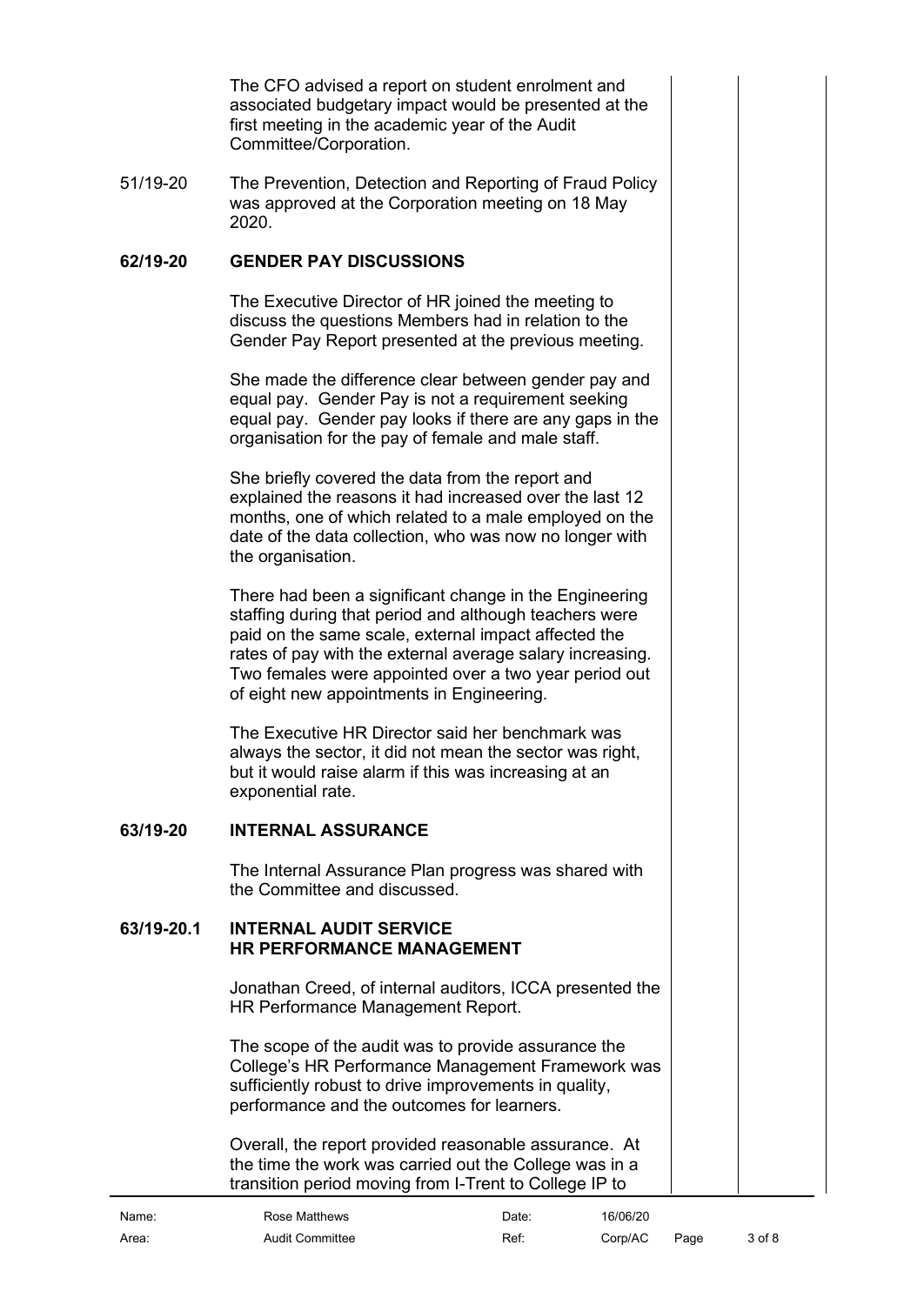<span id="page-3-1"></span><span id="page-3-0"></span>

|            | record appraisal activity. Teaching staff used College IP<br>as observations were also recorded through this and<br>support staff had the option of which system to use for<br>the academic year as part of the move to College IP.<br>Three recommendations were made relating to<br>compliance, monitoring and reporting and measuring<br>impact. In terms of compliance it was noted there was<br>an element of timing when the visit was carried out.<br>Members questioned the compliance aspect in relation to<br>completing the appraisals and noted this was due to a<br>number of reasons and a lengthy discussion ensued on<br>this matter which provided some assurance. The KPIs<br>were monitored through the quality performance review<br>process and that although the formal process had not<br>been completed it did not mean communication was not<br>taking place. BD would provide a summary for the next<br>meeting to provide assurance. This was only one<br>element of the process and further assurance could have<br>been sought through discussions with the quality team.<br>Mike Kapur left the meeting at 10.56 am (the meeting<br>remained quorate)<br>Bernadette Doyle left the meeting at 11.04 am. |          | BD. | 22/09/20 |
|------------|---------------------------------------------------------------------------------------------------------------------------------------------------------------------------------------------------------------------------------------------------------------------------------------------------------------------------------------------------------------------------------------------------------------------------------------------------------------------------------------------------------------------------------------------------------------------------------------------------------------------------------------------------------------------------------------------------------------------------------------------------------------------------------------------------------------------------------------------------------------------------------------------------------------------------------------------------------------------------------------------------------------------------------------------------------------------------------------------------------------------------------------------------------------------------------------------------------------------------------------|----------|-----|----------|
| 64/19-20.2 | <b>CORPORATE GOVERNANCE</b>                                                                                                                                                                                                                                                                                                                                                                                                                                                                                                                                                                                                                                                                                                                                                                                                                                                                                                                                                                                                                                                                                                                                                                                                           |          |     |          |
|            | Jonathan Creed went onto discuss the Corporate<br>Governance internal audit report, which was briefly<br>discussed at the last meeting.                                                                                                                                                                                                                                                                                                                                                                                                                                                                                                                                                                                                                                                                                                                                                                                                                                                                                                                                                                                                                                                                                               |          |     |          |
|            | The objective of the audit was to review the suitability of<br>the existing model of governance and membership<br>composition in ensuring effective decision making is<br>undertaken by the Board in pursuit of achieving the<br>College's strategic direction.                                                                                                                                                                                                                                                                                                                                                                                                                                                                                                                                                                                                                                                                                                                                                                                                                                                                                                                                                                       |          |     |          |
|            | The report provided substantial assurance with one<br>recommendation relating to quoracy, which had since<br>been resolved.                                                                                                                                                                                                                                                                                                                                                                                                                                                                                                                                                                                                                                                                                                                                                                                                                                                                                                                                                                                                                                                                                                           |          |     |          |
|            | The Clerk reminded Members an external review of<br>Higher Education governance was expected every four<br>years which would be followed up through the HE<br>Academic Board.                                                                                                                                                                                                                                                                                                                                                                                                                                                                                                                                                                                                                                                                                                                                                                                                                                                                                                                                                                                                                                                         |          |     |          |
| 64/19-20.3 | <b>SUB-CONTRACTING</b>                                                                                                                                                                                                                                                                                                                                                                                                                                                                                                                                                                                                                                                                                                                                                                                                                                                                                                                                                                                                                                                                                                                                                                                                                |          |     |          |
|            | Jonathan provided a verbal update on the Sub-<br>Contracting Report and confirmed it would be finalised by<br>31 July 2020.                                                                                                                                                                                                                                                                                                                                                                                                                                                                                                                                                                                                                                                                                                                                                                                                                                                                                                                                                                                                                                                                                                           |          |     |          |
|            | There were some minor low priority recommendations<br>and the final report would be presented at the next Audit<br>Committee.                                                                                                                                                                                                                                                                                                                                                                                                                                                                                                                                                                                                                                                                                                                                                                                                                                                                                                                                                                                                                                                                                                         |          |     |          |
| Name:      | Rose Matthews<br>Date:                                                                                                                                                                                                                                                                                                                                                                                                                                                                                                                                                                                                                                                                                                                                                                                                                                                                                                                                                                                                                                                                                                                                                                                                                | 16/06/20 |     |          |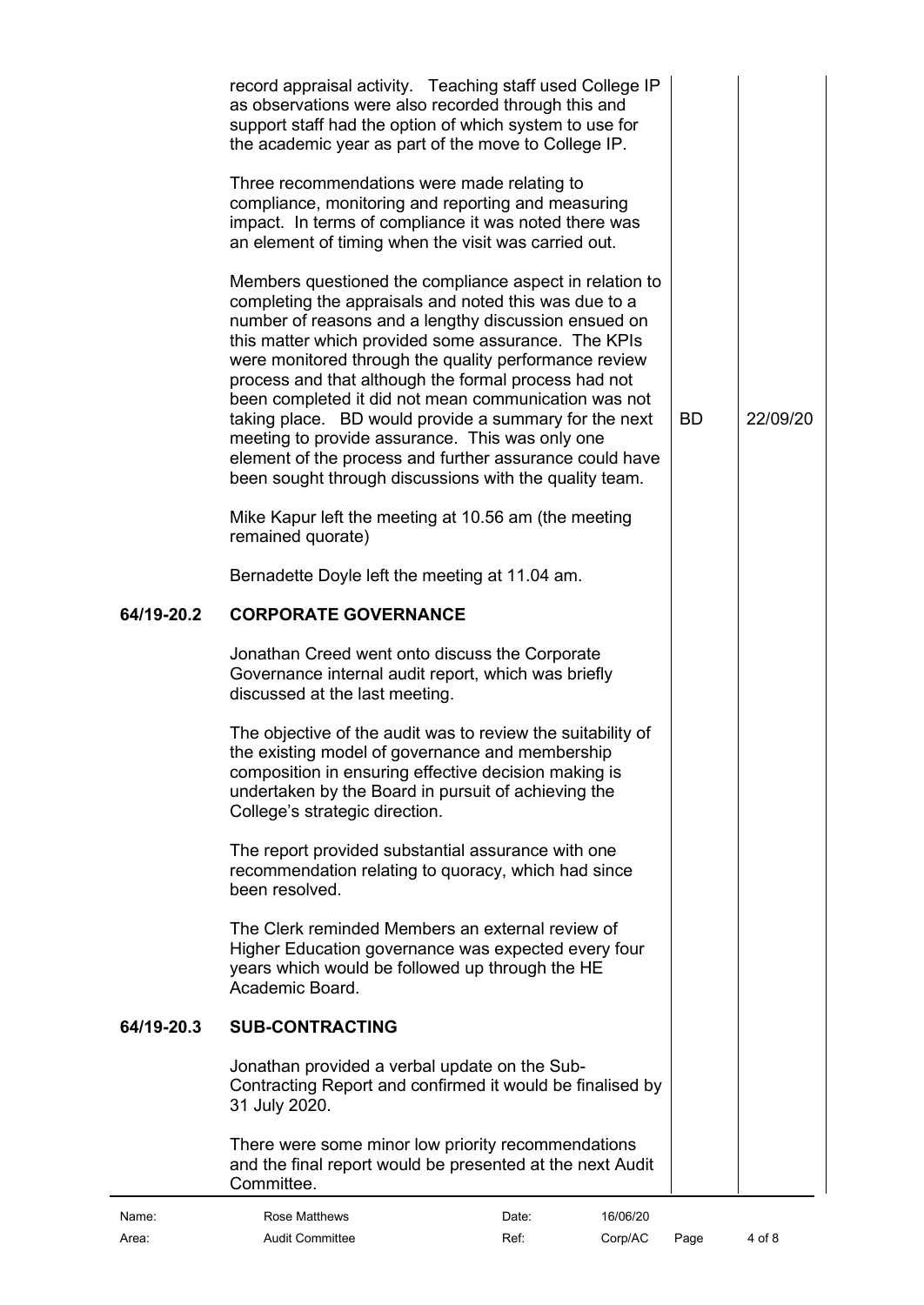# **64/19-20.4 FOLLOW UP**

<span id="page-4-0"></span>The Follow Up report was ongoing and had been delayed in light of distractions by Covid-19 and would be presented at the next meeting.

Two audits had not been completed and as such had been deferred to early 20-21. They were Prevention and Detection of Fraud and the ESFA Mock Funding Audit – which would be completed in July/August but would refer back to the 19-20 academic year. They would need to be concluded before an annual audit opinion could be issued.

#### **65/19-20 DRAFT INTERNAL AUDIT PLAN AND STRATEGY FOR 2020-21**

<span id="page-4-1"></span>A very rough outline of the Internal Audit Plan and Strategy was shared with the expectation of presenting the final version to September's Audit Committee.

The Chair acknowledged the situation was changing rapidly and the key areas could change. His opinion was to focus on the key areas identified as concerns.

<span id="page-4-2"></span>It was agreed the Internal Auditors would work closely with Michael Ford to finalise for presentation in September. MF/JC 22/09/20

# **66/19-20 EXTERNAL ASSURANCE EXTERNAL AUDIT STRATEGY AND PLAN FOR 2019- 20 FINANCIAL STATEMENTS**

<span id="page-4-3"></span>Kyla Bellingall and Sam Lifford of External Auditors, BDO shared their report which outlined the plan for sign-off of the 2019-20 Financial Statements.

Kyla explained her role was changing within BDO and Sam would be taking over as the lead for the Audit and signing off the financial statements.

Sam presented the report explaining the Financial Statements and Accounts Direction included disclosures for higher education.

The primary risks were identified on the audit scope and these were discussed line by line. The high risks relating to pensions liability and liquidity and going concern. During the planning meetings there had been no significant changes.

Financial statement materiality would be 2% of revenue and would be reassessed once the financial statements for the year had been prepared.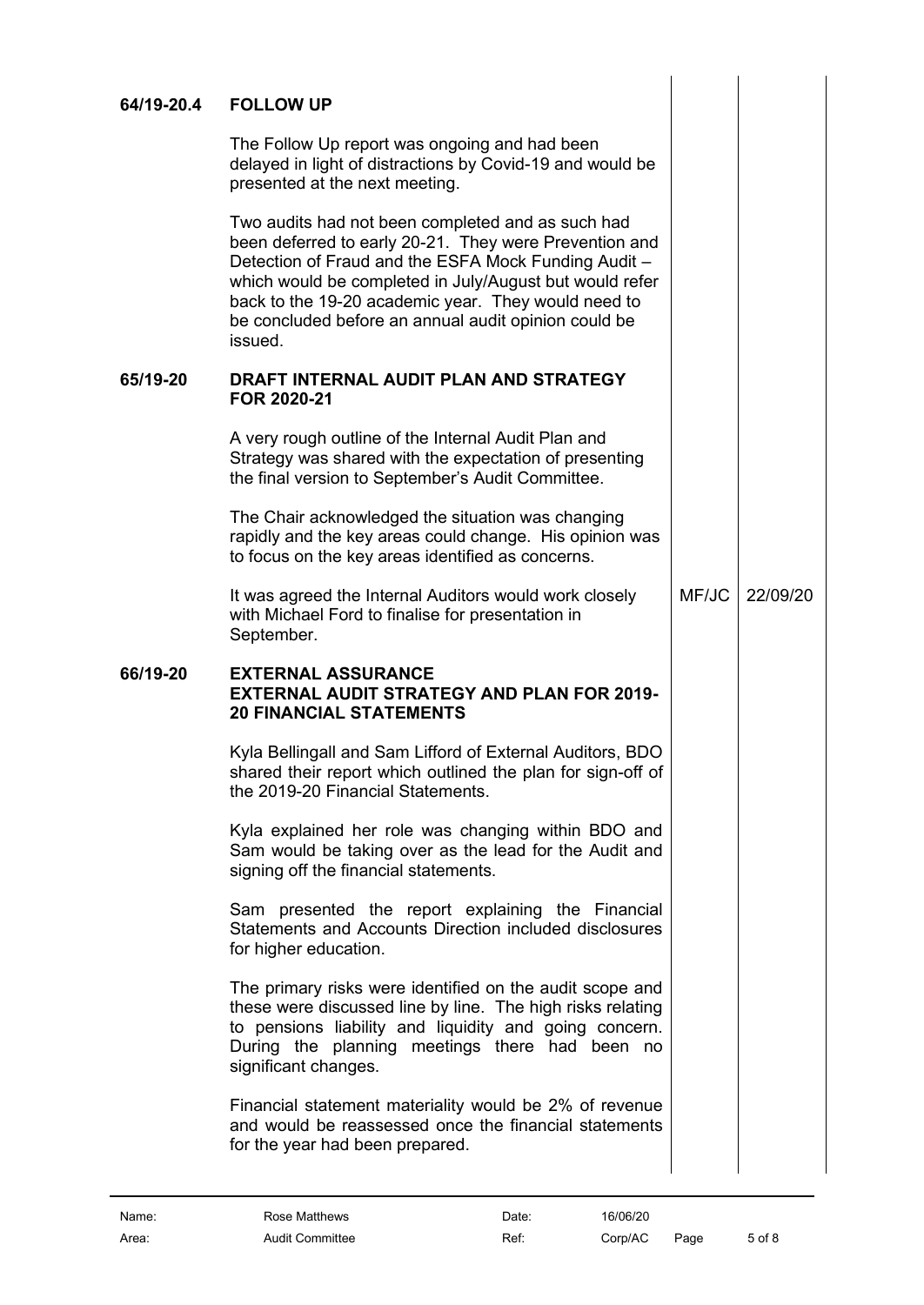Considerations in light of Covid-19 were highlighted and the implications for the audit approach.

Historically the subsidiaries had relied upon letters of support from the College, however, moving forward the Auditors would be looking for a legally binding document.

Kyla shared the fee increases proposed by BDO which caused much discussion within the meeting.

BDO explained the increase included an additional fee in relation to the Access and Participation expenditure and other disclosures relating to HE, alongside one-off additional work to cover Covid 19.

A third element took into consideration movement in audit fees within the audit market with the focus on regulation. This had led to some audit failures across the sector (although this did not relate to BDO) and a requirement to deliver a compliant audit, which is expensive, had pushed costs up significantly across the whole market. As such some of that cost had been passed onto the client.

Rosslyn Green expressed surprise that tax fees had increased alongside audit fees. She also questioned the failures mentioned, what they were and how that related to the Group's Audit.

Kyla explained additional costs came from a range of sources and BDO had not received a fine, but the regulator was raising the bar across the entirety of audit delivery. Investment in the audit regime and the time undertaken in the audit planning process had doubled, along with the level of documentation having to be included in audit files.

She went on to say there was likely to be further increases as part of audit market reform and that their increase reflected the lower end of the market.

The Chair acknowledged Kyla's comments but said it was the cost of doing business and sometimes these costs had to be absorbed or saved in other ways.

He said the Group had been placed in a difficult position and he felt this had been somewhat opportunistic. BDO were not in the spotlight and nearly a 50% increase on the audit and 100% increase on tax was substantial.

The challenge was to absorb the cost in one go. The Chair explained the Board were looking for a longer-term relationship and it was a lot to ask to absorb the cost in one year.

The CFO said he'd had the same discussions with BDO and had also queried the HE and Covid-19 elements. The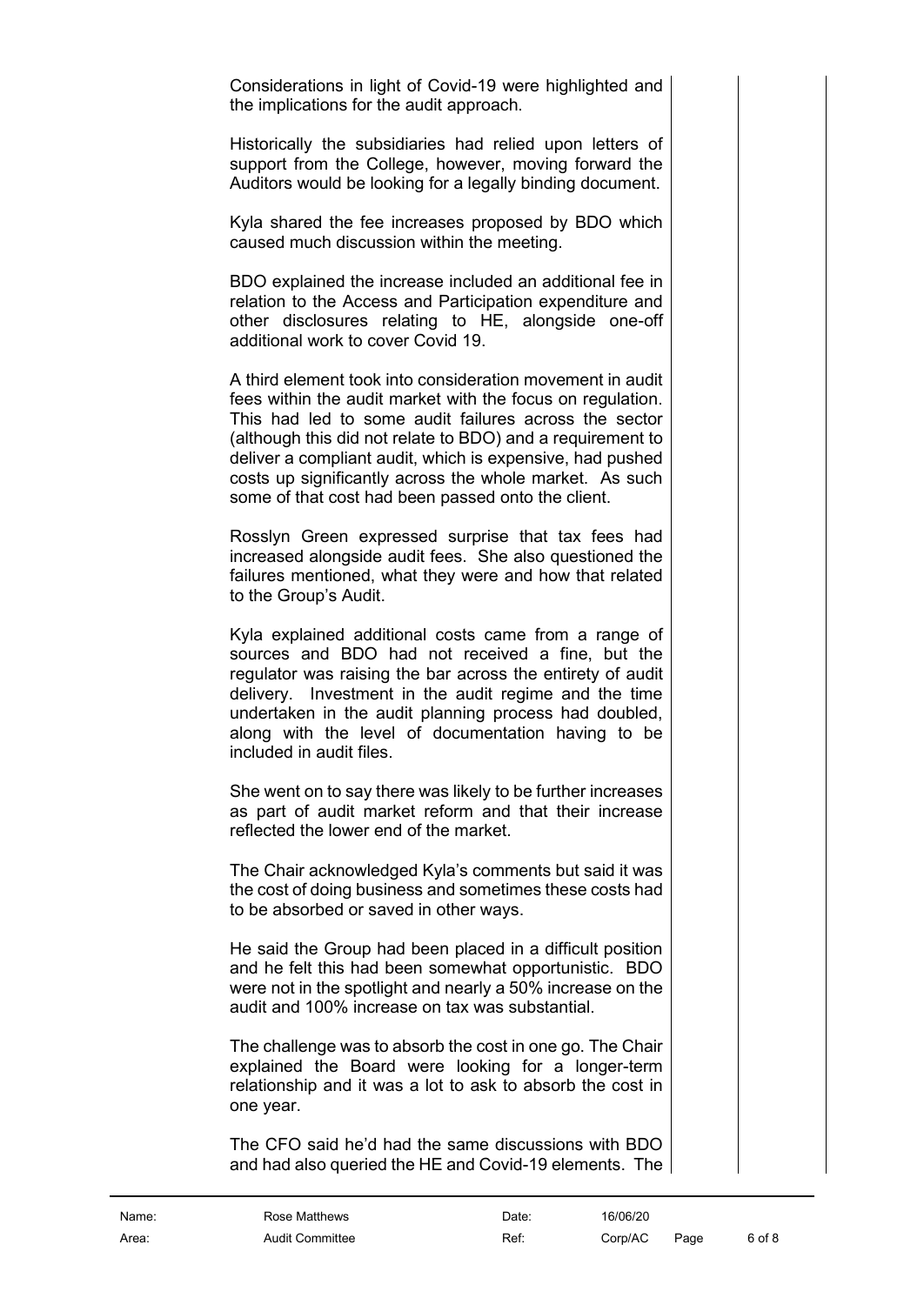workload was uncertain and he had tried to understand how much work was involved.

Rosslyn also noted with Kyla moving on the team would consist of junior managers, yet the fees were increasing.

The Chair concluded that he hoped the costs could be managed and would be closer to last year. The Committee accepted some increment but hoped it would be more realistic than those proposed.

#### **67/19-20 REVIEW OF INTERNAL AND EXTERNAL AUDIT RECOMMENDATIONS**

<span id="page-6-0"></span>The Internal and External Recommendations Monitoring report was shared with 29 of the 31 actions completed. Others remained on target for completion.

Rosslyn Green questioned the HR and Corporate Governance audits had not been included and it was explained they were always included following presentation at the Audit Committee meeting and would be added after this meeting.

# **68/19-20 ANNUAL REPORT ON RISK MANAGEMENT AND STRATEGIC RISK MONITORING**

<span id="page-6-1"></span>The Risk Management Report was shared with Committee Members and 'high' priority risks identified as detailed in the report.

With the exception of Covid-19 there were no significant health and safety risks to report, as with safeguarding and prevent.

Hazel Clint noted that Risk 9 had been on the Register since 2014 and questioned what could be done to close it.

The Deputy Chief Executive explained it related to the changing view of the health and safety culture and that as a Board retaining health and safety on the register maintained it at the forefront.

All risks were reviewed monthly at a corporate level and mitigations changed regularly.

# **69/19-20 POLICIES**

<span id="page-6-2"></span>The Travel and Subsistence Policy and Procurement Regulations and Tendering Procedures were presented. Some minor amends were identified on the Travel and Subsistence Policy.

Chair 06/06/20